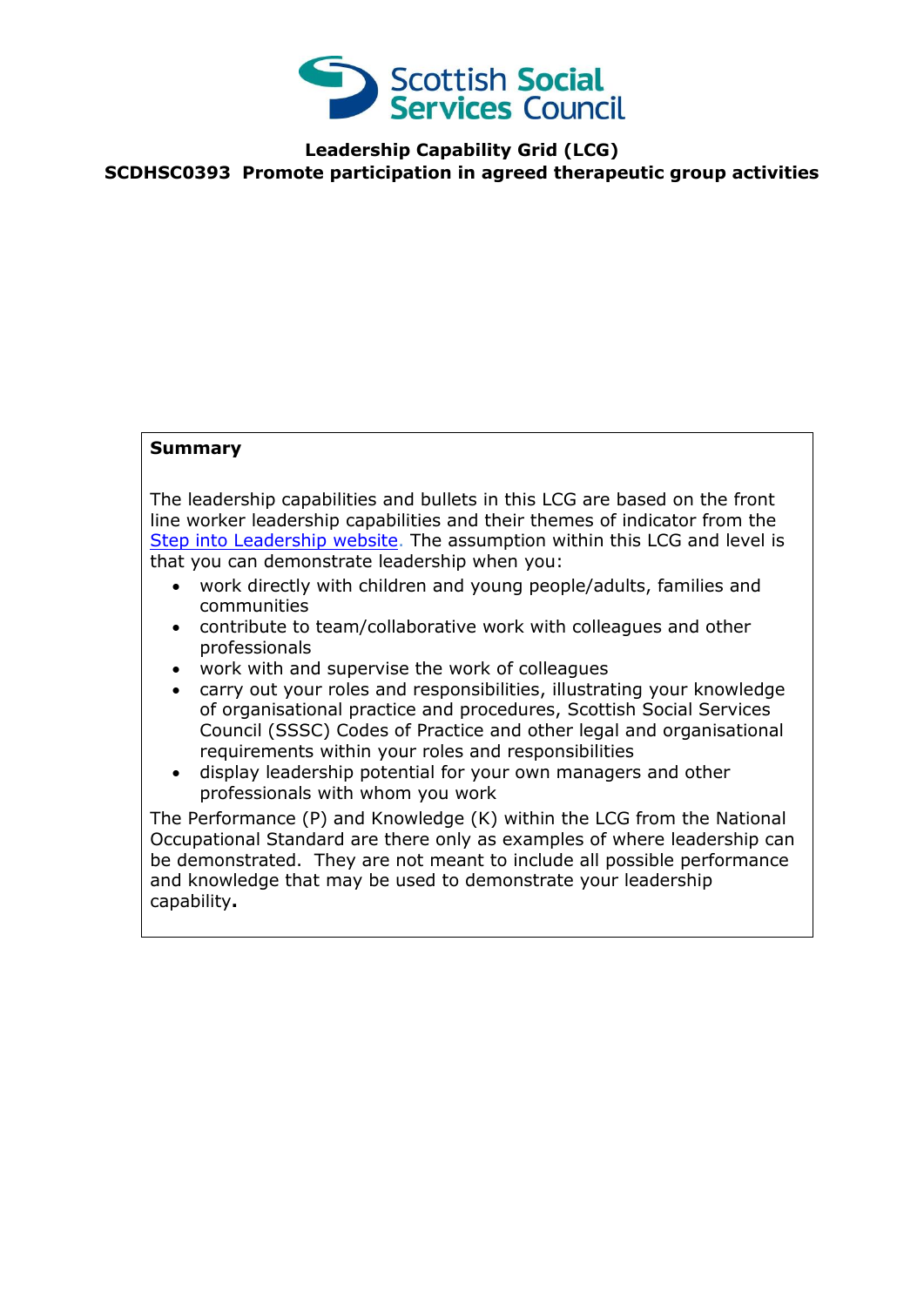

## **Leadership Capability Grid (LCG) SCDHSC0393 Promote participation in agreed therapeutic group activities**

| Leadership<br>capabilities         | When promoting participation in agreed therapeutic group<br>activities you can demonstrate leadership capabilities by:                                                                                                                                                                                                                                                                                                                                                                                                                                                                                                                                                                                                                                                                                                                                                                            |
|------------------------------------|---------------------------------------------------------------------------------------------------------------------------------------------------------------------------------------------------------------------------------------------------------------------------------------------------------------------------------------------------------------------------------------------------------------------------------------------------------------------------------------------------------------------------------------------------------------------------------------------------------------------------------------------------------------------------------------------------------------------------------------------------------------------------------------------------------------------------------------------------------------------------------------------------|
| <b>Vision</b>                      | Providing a vision for those with whom you work and your organisation<br>when you:                                                                                                                                                                                                                                                                                                                                                                                                                                                                                                                                                                                                                                                                                                                                                                                                                |
|                                    | • See how best to make a difference when providing active support for<br>therapeutic group members <sup>1</sup> (P1-2, 4, 7, 9, 11-12, 15-18, 22-26, 29;<br>K1-5, 11, 16, 24-25, 36-45)<br>Communicate and promote ownership of the vision when providing<br>active support for therapeutic group members ( $P1-2$ , 4, 7, 9, 11-12,<br>15-18, 22-26, 29; K1-5, 11, 16, 24-25, 36-45), seeking advice & help<br>$(P6, 8, 20; K20)$ , and planning and evaluation $(P5, 22-29)$<br>• Promote social service values through active participation and<br>personalisation (P1-2, 4, 7, 9, 11-12, 15-18, 22-26, 29; K1-5, 11, 16,<br>24-25, 36-45) and, working with others (P6, 8, 20, 27; K20)<br>• See the bigger picture when demonstrating knowledge and practice of<br>organisational, local and national policies and procedures (P1-2, 4, 7, 9,<br>11-12, 15-18, 22-29; K6, 8-9, 26-27, 32-34) |
| Self-<br>leadership                | Displaying self leadership when you:<br>• Demonstrate and adapt leadership when promoting participation in<br>agreed therapeutic group activities (All $P$ ; K23, 36-45)<br>• Improve own leadership by seeking advice (P6, 8, 20; K20), through<br>evaluation (P23-26) and self-reflection (K23, 35)<br>• Take intelligent risks when promoting participation in agreed therapeutic<br>group activities (P3, 5-6, 10, 13-14, 19-20, 22-29; K26-31, 36-45)<br>• Demonstrate and promote resilience (P1-2, 4, 7, 9, 11-12, 15-18, 22-<br>29; K3, 4, 19, 30, 36-45)<br>• Challenge discrimination and oppression $(K1, 4, 30)$                                                                                                                                                                                                                                                                      |
| <b>Motivating</b><br>and inspiring | Motivating and inspiring others when you:<br>• Inspire people by personal example (P1-2, 4, 7, 9, 11-12, 15-18, 22-<br>29; K14-20, 36-45)<br>• Recognise and value the contribution of others ( $P1-2$ , 4, 7, 9, 11-12,<br>15-18, 22-29; K9-10, 20, 36-45)<br>• Support the creation of a learning and performance culture ( $P1-2$ , 4, 7,<br>9, 11-12, 15-18, 22-29; K16-20, 23, 35-45)                                                                                                                                                                                                                                                                                                                                                                                                                                                                                                        |
| <b>Empowering</b>                  | Empowering people when you:<br>Enable leadership at all levels (P1-2, 4, 7, 9, 11-12, 15-18, 22-29; K8-<br>$9, 16 - 20, 36 - 45$<br>• Support the creation of a knowledge and management ( $P1-2$ , 4, 7, 9,<br>11-12, 15-18, 22-29; K16-20, 23, 36-45)<br>• Promote professional autonomy (P1-2, 4, 7, 9, 11-12, 15-18, 22-29;<br>K16-20, 23-25, 36-45)                                                                                                                                                                                                                                                                                                                                                                                                                                                                                                                                          |

<sup>-</sup> $<sup>1</sup>$  As the NOS is related to individuals within the therapeutic group, therapeutic group members are the main</sup> 'individuals' within the NOS therefore they are not seen as 'working with others' for the purpose of this LCG